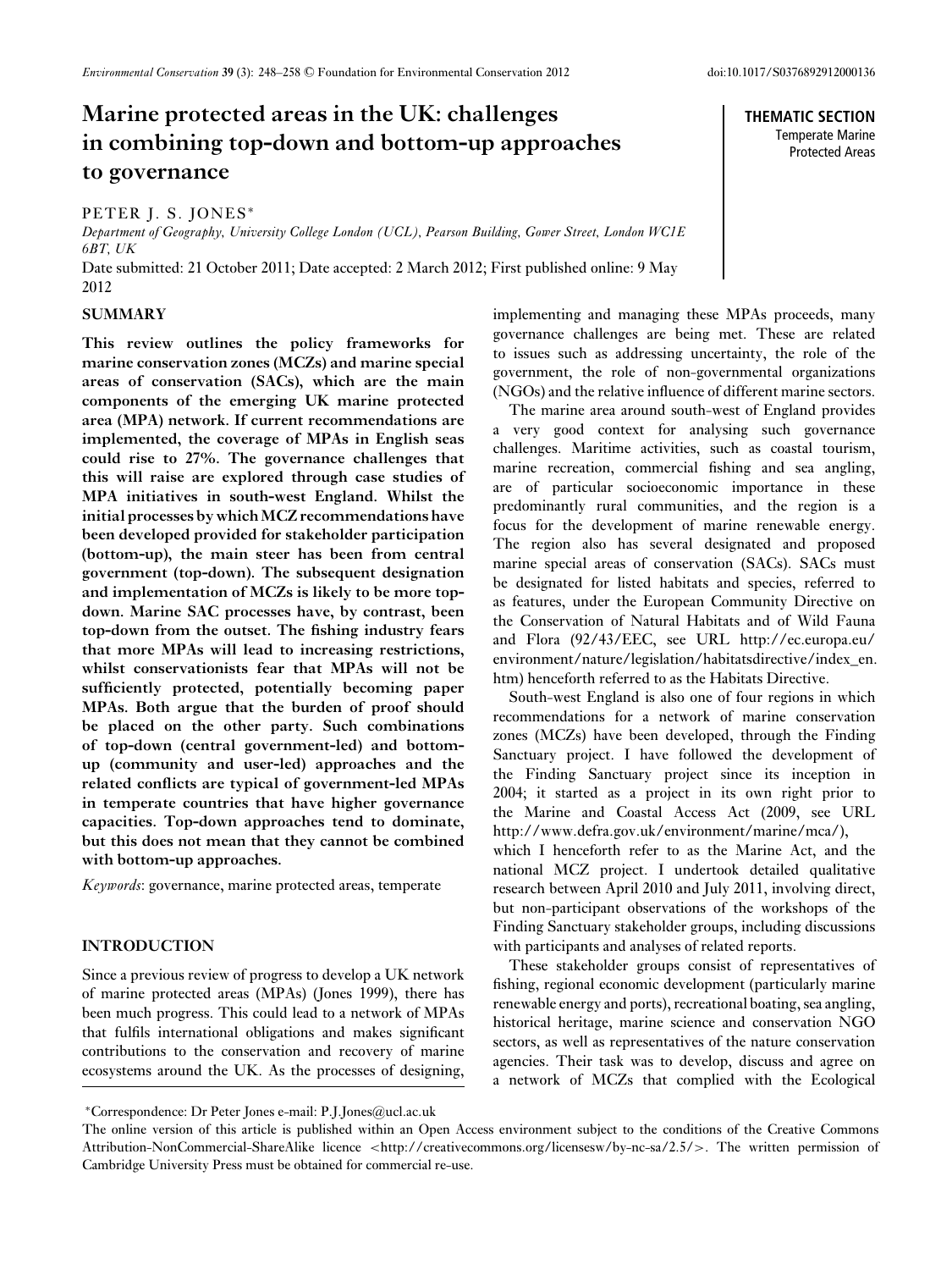Network Guidance (NE [Natural England] & JNCC [Joint Nature Conservation Committee] 2010). The findings from my observations of these working groups were qualitatively analysed, through the development of themes, also known as open codes, such as the interactions between top-down (central government-led) and bottom-up (community and user-led) approaches; I draw on some of the results in the following discussion. MCZs represent a particularly interesting policy framework for exploring how top-down and bottom-up approaches can be combined, as the Marine Act requires them to be designated and effectively managed, but official policy emphasizes that users should be fully involved with the design of the MPA network.

This paper discusses progress and some of the emerging governance challenges in the development of a UK network of MPAs (particularly SACs and MCZs), introducing the concept of MPA governance, and then describing the principles, components and legal framework of the proposed UK MPA network. After outlining the specific policies for MCZs and SACs, the paper reviews progress in designating them. The challenges of combining top-down and bottomup governance approaches are considered, drawing on my qualitative research on MPA design processes in south-west England. Finally, the implications of these challenges and the prospects for addressing them through ongoing processes to designate and manage a UK network of MPAs are assessed.

## **MPA GOVERNANCE**

Governance can be defined as 'steering human behaviour through combinations of people, state and market incentives in order to achieve strategic objectives'. Incentives are defined as 'particular approaches (agreements, laws, interactions through markets, etc) that are designed to encourage people to behave in a manner that provides for specific strategic objectives to be fulfilled' (Jones *et al.* 2011). As debates move on from whether MPAs are needed to how many MPAs are required, where they should be and how to design MPA networks, there is growing interest in the challenges surrounding MPA governance. Accepting that MPAs are focused on the achievement of a range of strategic biodiversity and resource conservation objectives (Jones 2001), their governance can be considered in terms of how different incentives can be combined in order to best support the fulfilment of such MPA objectives.

The generally accepted policy recommendation in this respect is that the 'design and management of MPAs must be both top-down and bottom-up' (Kelleher 1999) but what does this actually mean in practice? Three marine SACs in the UK were previously categorized, in a United Nations Environment Programme (UNEP) study on MPA governance, as a government-led approach under a clear legal framework, as were case studies from Australia and the USA (Jones *et al*. 2011). This does not, however, mean that such government-led MPAs are enforced solely through a top-down legislative approach. All MPAs need to combine

economic, interpretative, knowledge, legal and participative incentives if the governance framework is to be effective, equitable and resilient. Political commitment to MPAs and political will across different sectors was considered to be a key factor in this respect (Jones *et al*. 2011). Given that the legal framework for MCZs is similar to that for SACs, the governance of UK MPAs can be considered from the analytical perspective of the UNEP MPA governance study (Jones *et al*. 2011), with a particular focus on how top-down and bottom-up approaches are combined.

#### **DEVELOPING A UK MPA NETWORK**

#### **Principles and components**

The UK government's plans to implement a network of MPAs around the UK were set out in a statement by the Minister for Marine and Natural Environment (DEFRA [Department of Environment, Food and Rural Affairs] 2010), as required by Section 123(6) of the Marine Act. This stated that the design of the MPA network will be underpinned by seven principles: representativity, replication, viability, adequacy, connectivity, protection and use of best available evidence. The government committed to have substantially established the UK MPA network by the end of 2012 (DEFRA 2010).

This MPA network will consist of Ramsar sites under the Ramsar Convention (1971); sites of special scientific interest (SSSIs) under the Wildlife and Countryside Act (1981); special protection areas (SPAs) under the European Birds Directive (2009); special areas of conservation (SACs) under the Habitats Directive; and MCZs under the Marine Act, along with parallel acts for Northern Ireland and Scotland. Ramsar sites, SSSIs and SPAs are predominantly intertidal, though three entirely marine SPAs have been designated for sea birds.

Marine SACs and SPAs are collectively referred to as European Marine Sites (EMSs) under UK policy, and as Marine Natura 2000 Sites under European Union (EU) policy. Sub-tidal marine biodiversity conservation will mainly be achieved through SACs and MCZs, therefore these will be the main focus in this paper. Many important provisions for the protection of SACs under the Habitats Directive also apply to SPAs, although the selection process for SPAs differs and is based on different annexes.

#### **Legal framework**

The Marine Act is one of the largest pieces of legislation to have been passed by the UK Parliament in the last 100 years and is ambitious in its scope (Appleby & Jones 2012). It provides for the creation of a new Marine Management Organization (MMO), the development and implementation of an integrated marine spatial planning system, the improvement and streamlining of the system for licensing marine activities, and the reformation of inshore fisheries management. Whilst these provisions are an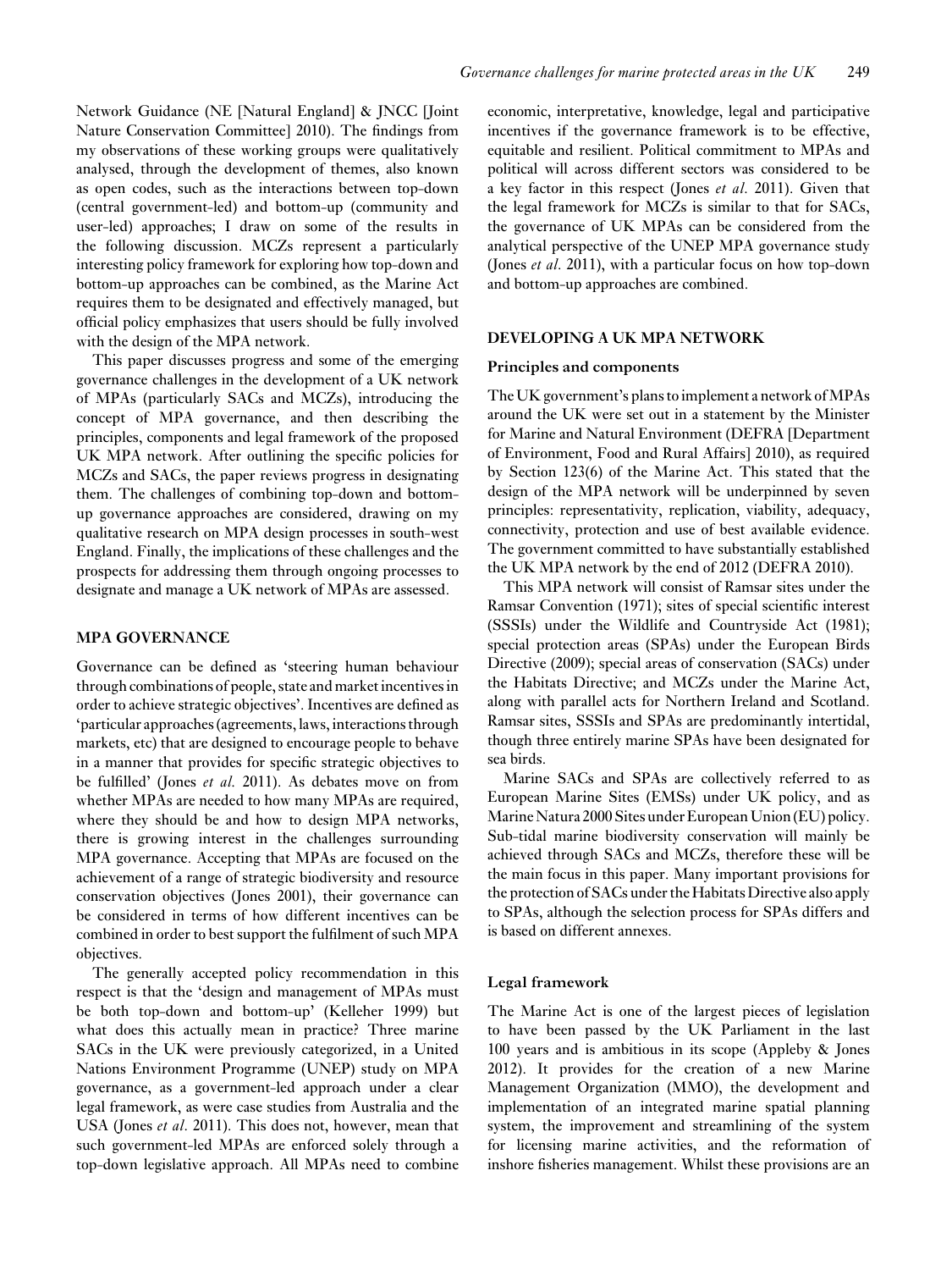important context for MPAs, the Marine Act also includes specific provisions to designate and implement a network of MPAs, specifically referred to as marine conservation zones (MCZs), around the UK. This will include the whole continental shelf, but exclude the territorial sea (inside 12 nautical miles) of Scotland and Northern Ireland; these devolved countries will provide similar marine acts for MPAs in their seas. The Marine Act repealed the provisions for marine nature reserves under the Wildlife and Countryside Act (1981), which were a key focus of the previous review (Jones 1999), as these have been superseded by MCZs.

The UK government intends that the Marine Act will also contribute to the fulfilment of several regional obligations, particularly to designate an ecologically coherent and representative network of MPAs by 2016 under the Marine Strategy Framework Directive (2008) as a contribution to the achievement of good environmental status through an ecosystem approach, and to contribute to an ecologically coherent network of MPAs under the OSPAR Convention on the Protection of the Marine Environment in the North East Atlantic (1992). The Marine Act will also contribute to the fulfilment of several international commitments, particularly the establishment of representative networks of MPAs by 2012 under the plan of implementation from the World Summit on Sustainable Development (2002), and the designation of at least 10% of coastal and marine areas as MPAs by 2020 under a decision at the  $10<sup>th</sup>$  Conference of the Parties to the Convention on Biological Diversity (2010).

The Department of Environment, Food and Rural Affairs (DEFRA) is the central UK government department with the main responsibilities for fulfilling these commitments. It is also responsible for fisheries management and wider nature conservation policies, though some responsibilities are devolved to Wales, Scotland and Northern Ireland. Natural England (NE) is a statutory agency responsible for advising and reporting on nature conservation in England, including inshore MPAs within 12 nautical miles. The Joint Nature Conservation Committee (JNCC) is an agency responsible for advising and reporting on nature conservation across the UK, including offshore MPAs beyond 12 nautical miles. NE and JNCC are collectively referred to as statutory nature conservation bodies (SNCBs).

#### **Special areas of conservation (SACs)**

Marine SACs are designated on the basis of the significant representation of one or more listed features, which must then be maintained at or restored to favourable condition. In particular, Article 6 of the Habitats Directive requires that any plan or project that could potentially affect the conservation status of a habitat or species for which an SAC has been designated needs to be subject to a step-wise assessment process; developments that may have significant effects on such features may only go ahead if there are imperative reasons of overriding public interest, including those of a social or economic nature. Detailed guidance on how to establish Marine Natura 2000 sites and introduce necessary fisheries management restrictions has been provided by the European Commission (2007).

The formal moderation process for agreeing national lists of SACs is ongoing, but there are currently 96 marine SACs, covering 4.8% of the total UK marine continental shelf area (JNCC 2011*a*). Five possible additional marine SACs, that are currently under consultation, will increase cover to 5.6%. The obligations under the Habitats Directive to protect SACs have been transposed into UK legislation by four sets of regulations, which essentially place a duty on any authorities that have statutory functions relevant to the management of EMSs to exercise these functions in a manner that ensures compliance with the Directive (see Jones 1999 for further details). The jurisdiction of UK fisheries authorities to protect SACs and other MPAs is, however, limited, as most fishing around the UK is directly regulated by the European Commission (EC) under the Common Fisheries Policy (CFP). The UK authorities only have complete fisheries management jurisdiction within six nautical miles of the coastline, and within this CFP quotas for certain stocks still apply.

#### **Marine conservation zones (MCZs)**

Marine SACs, along with marine SPAs, will not fulfil the UK's requirement to designate ecologically coherent and representative networks of MPAs under the Marine Strategy Framework Directive (2008). The Marine Act (along with similar provisions in parallel acts for Scotland and Northern Ireland) therefore also includes detailed provisions to designate and protect nationally important marine areas as MCZs (Part 5, Chapter 1, Articles 116–148). The designation of MCZs is required as a contribution towards a representative and coherent network of MPAs, along with the other MPA network components. Once designated, any authority with functions that are relevant to the conservation of MCZ features, or of the processes on which such features are dependent, must exercise these functions in a manner that furthers or, where this is not possible, least hinders the fulfilment of MCZ conservation objectives, unless the public benefits of the proposed activity outweigh the risk of environmental damage (Articles 125 and 126). Activities that are not currently regulated by any relevant authority can be controlled through the introduction of by-laws by the MMO (Articles 129–144).

These legal provisions are supported by many official policy guidance documents (DEFRA 2011*a*; JNCC 2011*b*; NE 2011). The March 2010 ministerial statement (DEFRA 2010) outlined the principle that users should be fully involved with the design of the MPA network in order to integrate conservation with sustainable use, minimize socioeconomic impacts and promote support for the MPA network. The policies and official guidance on how to implement the MCZ provisions (Table 1) set out an MCZ network design process (Fig. 1) that provides for the participation of stakeholders who represent sectors that could be impacted by MCZ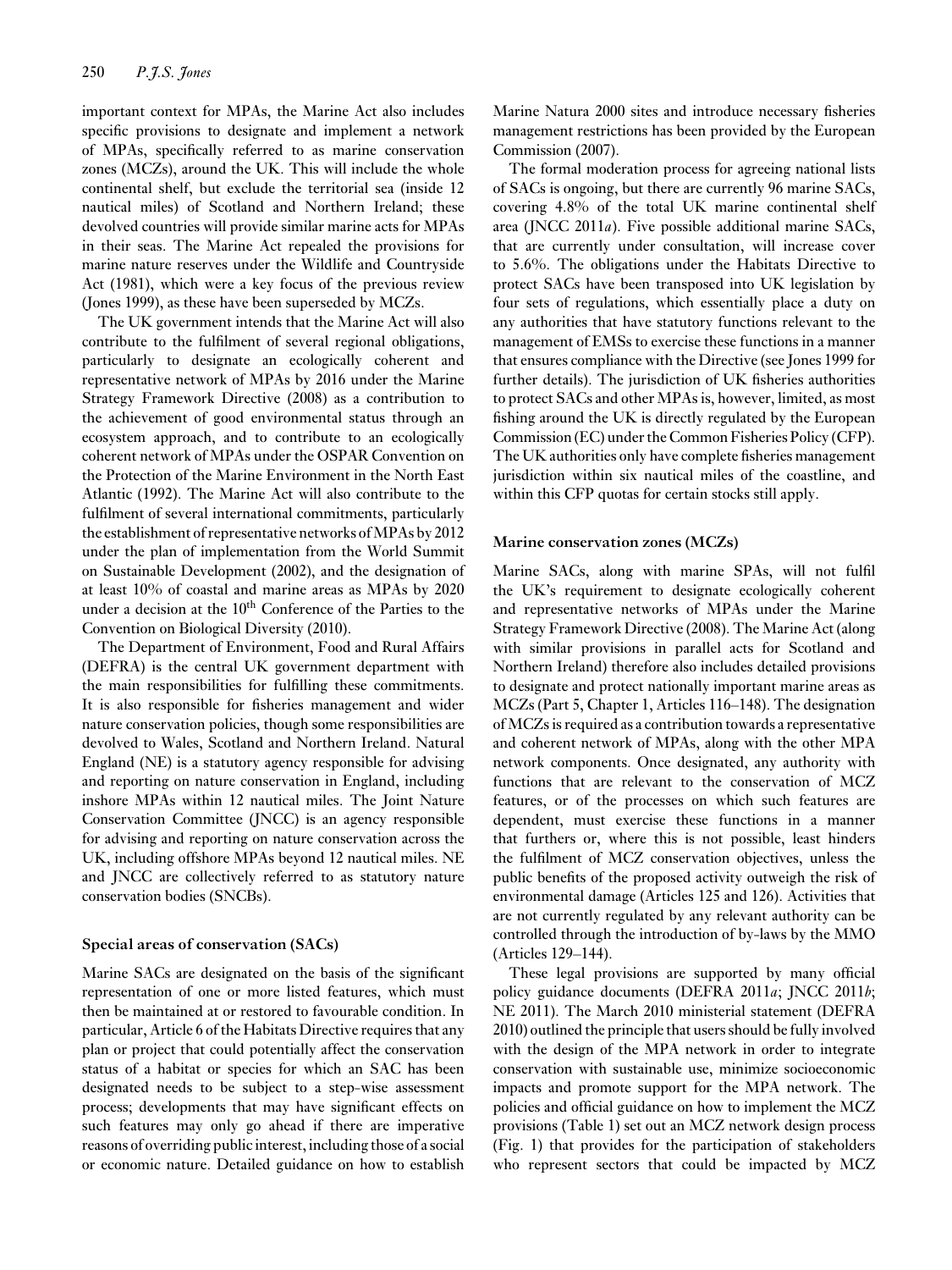| Title                                                                                                                                                    | <b>Authors/Date</b>               | Nature of guidance/advice                                                                                                                                                                                                                          |
|----------------------------------------------------------------------------------------------------------------------------------------------------------|-----------------------------------|----------------------------------------------------------------------------------------------------------------------------------------------------------------------------------------------------------------------------------------------------|
| Project delivery guidance on the process to select<br><b>MCZs</b>                                                                                        | NE & JNCC<br><b>July 2010</b>     | Process for selecting and recommending MCZ<br>network, including taking socioeconomics into<br>account                                                                                                                                             |
| <b>Ecological Network Guidance</b>                                                                                                                       | NE & JNCC<br><b>June 2010</b>     | Criteria that MCZ networks must fulfil, based on the<br>principles outlined in the ministerial statement:<br>representativity, replication, viability, adequacy,<br>connectivity, protection and use of best available<br>evidence (DEFRA 2010)    |
| MCZ Reference Areas: guidance document for<br>regional MCZ projects                                                                                      | NE & JNCC<br>October 2010 (draft) | Design of highly protected reference areas within<br><b>MCZs</b>                                                                                                                                                                                   |
| <b>Conservation Objective Guidance</b>                                                                                                                   | NE & JNCC<br>January 2011         | Development conservation objectives for each feature<br>in an MCZ                                                                                                                                                                                  |
| Additional Guidance for regional MCZ projects<br>on planning for areas where licensed, planned<br>or existing activities occur                           | NE & JNCC<br><b>July 2010</b>     | Compatibility of various activities with the<br>conservation objectives of MCZ features                                                                                                                                                            |
| Levels of evidence required for the identification,<br>designation and management of MCZs                                                                | NE & JNCC<br>May 2011             | Principles on the anticipated type and level of<br>evidence required for the selection,<br>recommendation, designation and management<br>advice for MCZs                                                                                           |
| Advice from the JNCC & NE with regard to<br>fisheries impacts on Marine Conservation Zone<br>habitat features                                            | JNCC & NE<br>April 2011           | Impacts of fishing activities on broad scale habitats<br>and habitat Features of Conservation Importance<br>(FOCI), possible management options and their<br>compatibility with conservation objectives                                            |
| General advice on assessing potential impacts of<br>and mitigation for human activities on MCZ<br>features, using existing regulation and<br>legislation | JNCC & NE<br><b>June 2011</b>     | Identifying the potential impacts of human activities<br>on MCZ features, whether mitigation for these<br>impacts is currently provided in the absence of<br>protected areas (including MCZs) and what<br>mitigation might be appropriate for MCZs |
| Advice on the impacts of MCZs on information<br>provision and decisions in relation to marine<br>licensing proposals                                     | NE & JNCC<br><b>June 2011</b>     | Process for the environmental assessment of licensing<br>proposals and potential differences in the<br>information provision for licensing proposals that<br>could affect MCZs                                                                     |

**Table 1** Key policy guidance documents for MCZs in England.



**Figure 1** MCZ designation process. Redrawn from figure at http://jncc.defra.gov.uk/page-4882.

restrictions. This process was followed through four separate regional MCZ projects in England (Fig. 2); I here focus on the regional project for south-west England, Finding

Sanctuary. A national interactive mapping web page (see URL http://www.mczmapping.org) allows users to view and add to the information layers on which the MCZ network design draws, including the distribution of different activities, species, habitats and marine SACs.

In September 2011, the four regional projects each sent their recommendations for a regional network of MCZs (see Lieberknecht *et al.* 2011 for Finding Sanctuary report) to the science advisory panel (SAP), which assessed whether they were consistent with the Ecological Network Guidance (NE & JNCC 2010). The SAP's detailed recommendations were published in November 2011 (DEFRA 2011*b*). These concluded that ecological coherence could be achieved if all the recommended MCZs were implemented, but that there were deficiencies and uncertainties in the evidencebase for many of the recommendations. The SNCBs have commissioned surveys to gather further evidence to address these deficiencies and uncertainties, and will then make their recommendations on the MCZ network to DEFRA. A full official public consultation on the proposed MCZ network will then be undertaken. A final decision on the configuration of the MCZ network was due to be taken by the Minister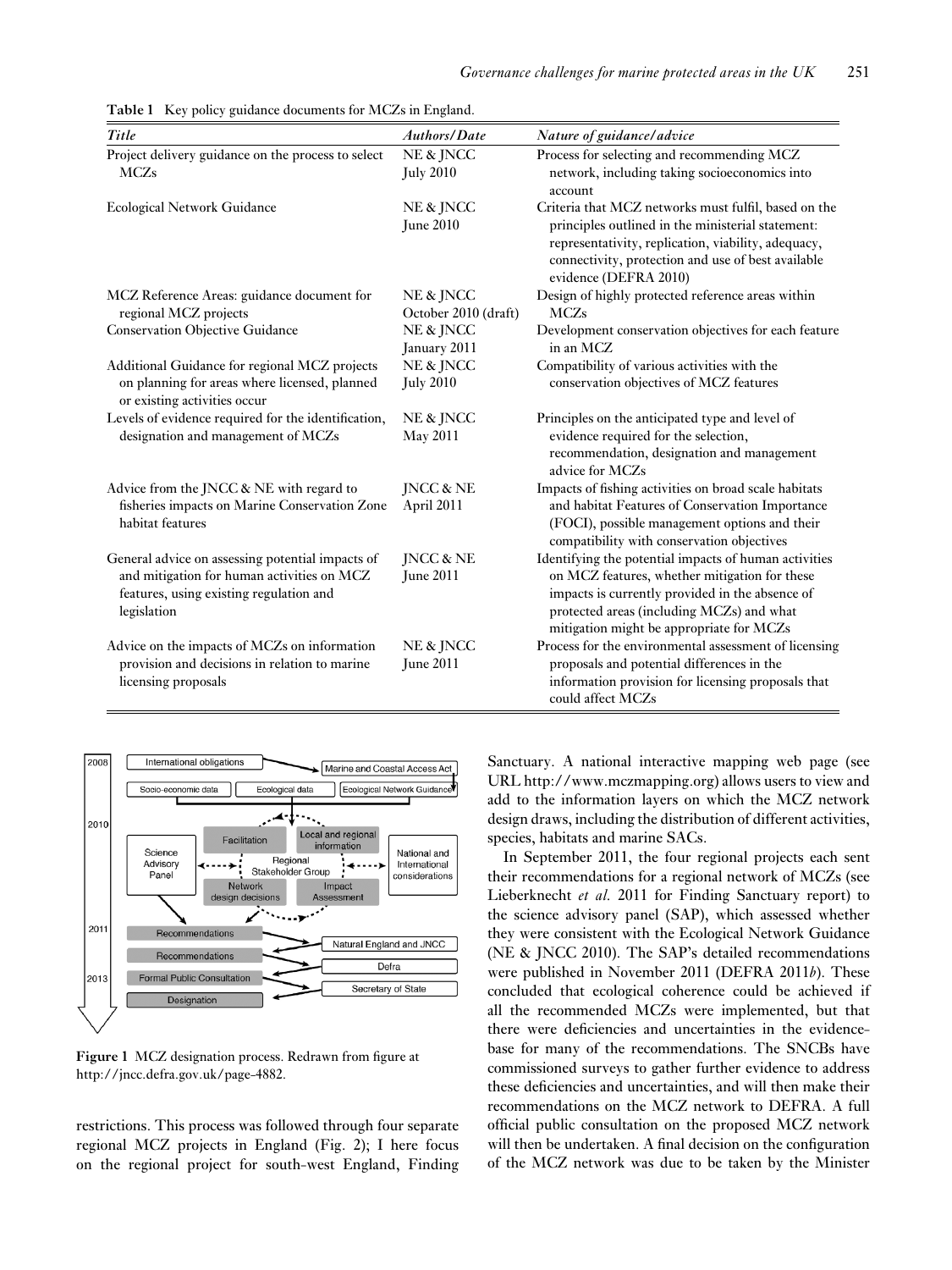**Figure 2** MCZs recommended by the four regional projects in England. Redrawn from figure at http://www.naturalengland.org. uk/ourwork/marine/ protectandmanage/mpa/mcz/ default.aspx.



for Marine and Natural Environment before the end of 2012, but this deadline was extended to 2013 by a second ministerial statement (DEFRA 2011*c*). This also stated that a phased approach to the designation of the MCZ network will be followed. MCZ proposals with a sufficiently robust evidence base will be designated in a first phase in 2013. Further studies will then be undertaken to build the evidence base for future MCZ designations. This statement includes a commitment to consult on all the MCZs recommended by the regional projects, including proposals for such further studies to develop a robust evidence base for future phases of MCZ designations. However, marine conservation NGOs are concerned that the potential for a coherent MCZ network is being undermined by such delays, and that the evidence requirements for marine SACs (Graham-Bryce *et al.* 2011) are being applied to MCZs, despite the very different basis and policy framework for these designations.

The UK government intends that the MCZs, along with other designations that constitute the MPA network, will be fully implemented by 2016, in keeping with the Marine Strategy Framework Directive deadline. A total of 127 MCZs have been recommended by the regional projects. These cover 37  $164 \text{ km}^2$  and represent 15.3% of the total marine area under English jurisdiction (Fig. 2), SACs and SPAs covering 12.8% of the English marine area, taking the total MPA coverage (excluding overlaps, some areas having more than one designation) in the English marine area potentially to 27.1%. SACs and SPAs tend to be concentrated in inshore waters (territorial sea inside 12 nautical miles), where they cover 23% of the English inshore area, alongside recommended MCZ cover of 13.9%, taking the total English inshore MPA coverage (excluding overlaps) potentially to 34.2%.

#### **MPA targets**

Many conservation NGOs had campaigned for the inclusion in the Marine Act of a statutory target for no-take MPAs, where all extractive and disturbing activities are banned, of 30% of the national marine area, in keeping with previous recommendations (RCEP [Royal Commission on Environmental Pollution] 2004; Jones 2008, 2009). Such targets are based on evidence that no-take MPAs result in greater biomass densities than partially protected MPAs and therefore provide greater potential benefits (Lester & Halpern 2008). The Marine Act does not include a no-take MPA target, nor does it require any no-take MPAs. Instead, it maintains the flexibility to provide the appropriate level of protection in each case, based on the available evidence (Appleby & Jones 2012). The March 2010 ministerial statement (DEFRA 2010) provides for a range of levels of protection, including MPAs that accommodate compatible uses and no-take reference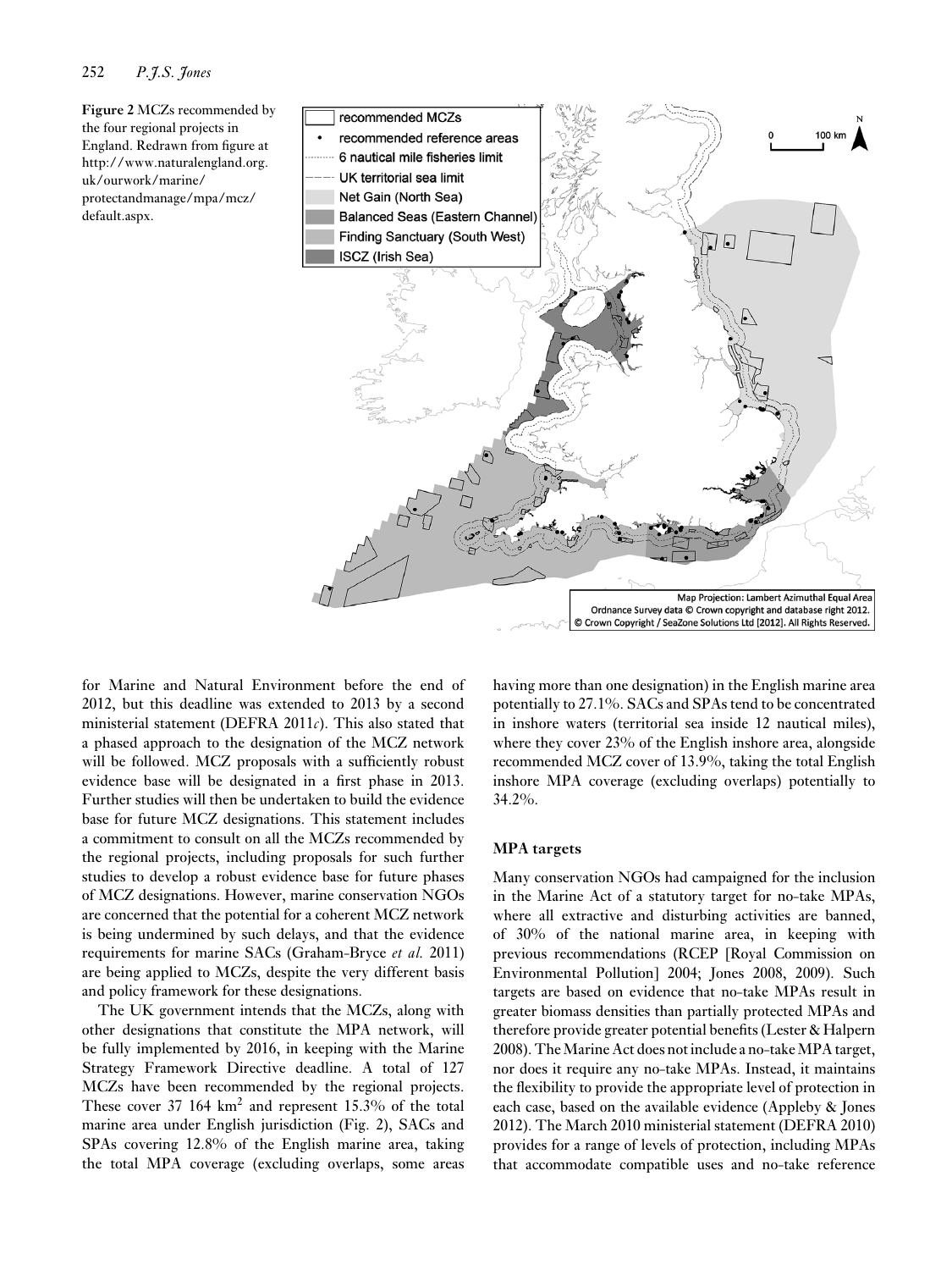**Table 2** Proportion of each broad-scale habitat that should be protected by MPAs within each of the four regional MCZ project areas (after NE & JNCC 2010, p. 38).

| <b>Broad-scale habitat types</b>   | Proportion    |
|------------------------------------|---------------|
| High energy intertidal rock        | $21\% - 38\%$ |
| Moderate energy intertidal rock    | $21\% - 38\%$ |
| Low energy intertidal rock         | $22\% - 39\%$ |
| Intertidal coarse sediments        | $25\% - 42\%$ |
| Intertidal sand and muddy sand     | $25\% - 42\%$ |
| Intertidal mud                     | $25\% - 42\%$ |
| Intertidal mixed sediments         | $25\% - 42\%$ |
| High energy infralittoral rock     | $15\% - 31\%$ |
| Moderate energy infralittoral rock | $17\% - 32\%$ |
| Low energy infralittoral rock      | $16\% - 32\%$ |
| High energy circalittoral rock     | $11\% - 25\%$ |
| Moderate energy circalittoral rock | $13\% - 28\%$ |
| Low energy circalittoral rock      | $16\% - 32\%$ |
| Subtidal coarse sediment           | $17\% - 32\%$ |
| Subtidal sand                      | $15\% - 30\%$ |
| Subtidal mud                       | $15\% - 30\%$ |
| Subtidal mixed sediments           | $16\% - 32\%$ |

areas. Specific reference area guidance has been produced which states that each broad-scale habitat type and feature of conservation interest (FOCI) should have at least one viable reference area within each of the four regional MCZ project areas, where all extraction, deposition or human-derived disturbance is prohibited (Table 1). Viability is based on the minimum patch diameter required to maintain the integrity of the habitat or feature and be self-sustaining. Reference areas are intended to provide a benchmark against which the effectiveness of partially protected MCZs can be assessed. The 127 recently proposed MCZs include 65 such reference areas (Fig. 2), which constitute nearly 2% of the total MCZ area.

Broad-scale habitat types are based on level three marine habitat types under the European Nature Information System (EUNIS) classification, each of which should have a reference area with a minimum diameter of 5 km. FOCI are particular habitats or species that are rare, threatened or declining around the UK, each of which should have a reference area with a minimum diameter that ranges in size from 0.5 km to the whole patch size. The total coverage of reference areas is likely to fall far short of the 30% no-take MPA target recommended by a previous expert committee (RCEP 2004), as the recommended no-take reference areas cover < 0.3% of the total English marine area, or just 1% of the 30% no-take MPA target. The inclusion of any such targets nevertheless represents a major concern for many marine use sectors, particularly fishers (Jones 2008, 2009) and anglers. Meanwhile, the NGO campaign for 30% coverage of notake MPAs has been relaunched (MRC [Marine Reserves Campaign] 2011).

The Ecological Network Guidance (NE & JNCC 2010) also includes targets for the proportion of each of 17 different broad-scale habitats that should be protected within each of the four regional MCZ areas (Table 2). These need not all be

protected as no-take reference areas, and other types of MPA, such as SACs and SSSIs, can contribute to these targets. Even though it does not meet the 30% no-take MPA target, the Ecological Network Guidance represents the first official and systematic set of targets for MPA coverage in the UK.

#### **MPAS IN SOUTH-WEST ENGLAND**

## **Challenges of achieving compliance through participation**

The processes for designing an MPA network around southwest England raise some interesting governance challenges. A wide range of marine interests were represented on the Finding Sanctuary stakeholder working groups. People with marine interests were also able to participate through four local stakeholder groups, through fishing industry liaison officers employed by the project, a fishing industry MCZ planning group, and the interactive MCZ web site; the information provided was collated for the stakeholder groups. The representatives on the stakeholder working groups were responsible for developing the MCZ recommendations. This participative transparent process was, however, subject to the requirement to develop an MCZ network that complied with the Ecological Network Guidance (NE & JNCC 2010), in combination with the other MPA network components, within an 18-month period. Progress reports on the development of the MCZ proposals were officially assessed by the SAP on four occasions to provide interim feedback on compliance.

This process was supported by an independent facilitator, but, as it proceeded, many representatives became increasingly aware that it was driven by obligations and instructions, rather than guidance and advice, and that the facilitator's key role was to support compliance with these requirements. This role was therefore one of 'tempered' rather than neutral facilitation (Jones & Burgess 2005), in that the facilitator frequently had to be quite strict in reminding the working groups of the requirements of the Ecological Network Guidance and of the need to stick to a timescale, and to strategically steer the discussions accordingly.

From the outset, it was clear that some of the fishing industry representatives did not support the legal obligation to designate a network of MCZs, one of them stating that his role was simply to minimize the damage to the industry caused by MCZs. This is consistent with previous research that involved interviews with fishing industry representatives in southwest England, which found that 74% of the 57 interviewees did not support no-take MPAs for biodiversity conservation purposes, though many did support partial/seasonal closed areas to protect spawning/nursery grounds (Jones 2008). It thereby follows that the requirement to designate notake reference areas became a particular issue as the process progressed. Two of the four fishing industry representatives formally declared that they could not support any such proposals. They argued that the reference areas were based on an imposed, unjust and unjustified requirement. They also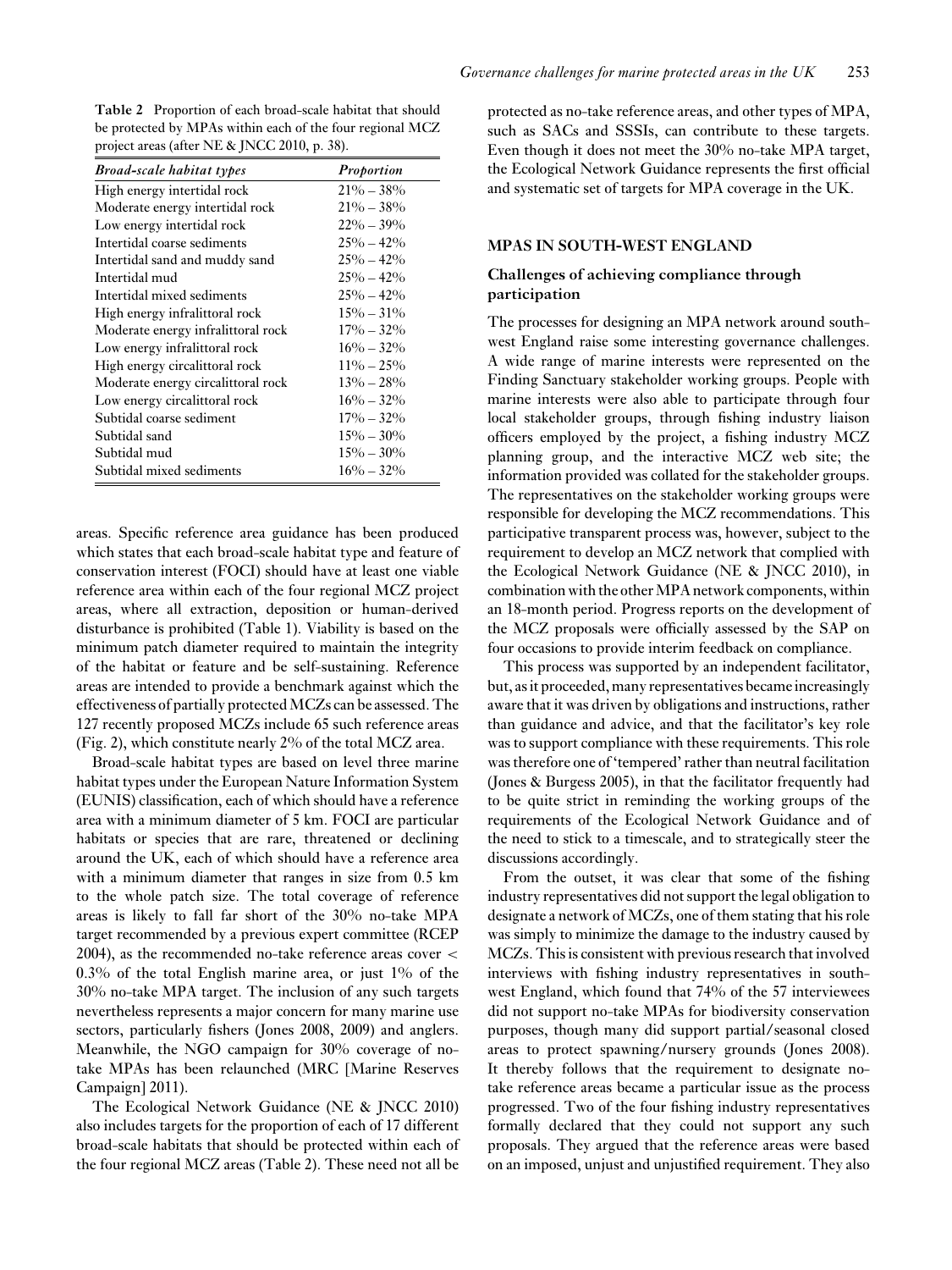stated that they would refuse to participate in any discussions related to reference area proposals, though they actually did participate to limit the impacts of particular reference areas.

Towards the end of the participative working group process, the stakeholder representatives became increasingly concerned that the network recommendations would subsequently be taken out of their hands. The regional stakeholder groups were formally disbanded once the MCZ recommendations went forward for final scrutiny by the SAP. Many representatives had developed a shared sense of ownership of the MCZ recommendations, and they were concerned that the MCZs would subsequently be decided by scientific, statutory and political processes (see Fig. 1), without the input of the stakeholder groups. This reflected growing recognition that the requirement to fulfil the Ecological Network Guidance and comply with the Marine Act meant the process was largely driven by legal obligations and science, rather than being driven by stakeholders. This was contrary to statements made by senior NE representatives at the launch of the MCZ process in 2009 that the process would be a bottomup (Phillips 2009) and stakeholder-led (J. Marsden, Director Marine, Natural England, unpublished statement 2009).

It could be argued, however, that a degree of top-down government control is required if strategic wider-scale and longer-term MPA objectives are to be met (Jones & Burgess 2005). The role of the Ecological Network Guidance, the SAP, the SNCBs and the Marine Act, along with the top-down process by which the final MCZ network will be decided by the minister, may represent an appropriate degree of government control. This is consistent with arguments that the process by which MPAs were designed in California was largely based on decisions made by scientists, coupled with a general legal obligation (Hilborn 2012). This consistency is no coincidence, as the governance structures and processes for recommending English MCZs were an adaptation of those for Californian MPAs. This was partly based on a study of the California MPAs by Finding Sanctuary's MPA planner (Lieberknecht 2008), which were concluded to be both participatory and science-based. It would seem that this is a more accurate description of the MCZ design process, in that it provided for stakeholder participation, but was ultimately top-down and was steered by scientific guidelines which are underpinned by a legal obligation. This has provided for socioeconomic priorities to be considered through the participation of stakeholder representatives, in keeping with article 117(7) of the Marine Act. This has proved particularly important in order to avoid MCZs in areas of high socioeconomic interest, where alternatives areas can be proposed as MCZs, provided the overall network still complies with the Ecological Network Guidance. This was deemed a damage limitation approach by some representatives, particularly those from the offshore fishing sector, who still felt that MCZs had essentially been imposed on them in a manner that would lead to their constituents bearing an unfair share of the costs.

The process for marine SACs has, by contrast, been even more top-down in that SACs are proposed solely on the basis of scientific evidence. Stakeholders are consulted on the proposals, though responses can only address the scientific basis of the proposed SAC. This is consistent with the Habitats Directive and the Lappel Bank (case reference C-44/95) and Severn Estuary (C-371/98) judgments (see http://eur-lex.europa.eu/en/index.htm), by which only ecological considerations can be taken into account when selecting and defining the boundaries of SACs. This precludes consideration of socioeconomic impacts, on which many consultation responses are based. Whilst this SAC selection approach has caused concern for many marine users, particularly commercial fishers, there is recognition that this requirement has been imposed by the EC, an institution most fishers mistrust, at the least, as a result of their negative perceptions of the Common Fisheries Policy.

#### **Prospects for management**

Stakeholder concerns about the processes by which MPAs are selected are essentially a prelude to their main concerns about the prospects for MPA management, particularly, but not solely, amongst commercial fishers. Whilst some SACs in south-west England have been designated for several years, others have only recently been designated or are currently subject to consultations. This temporal convergence has led to confusion between the designation of SACs and MCZs amongst many stakeholders, and this has added to their concerns about the prospects for future management restrictions. The two designations became conflated as MPAs, with much uncertainty as to what activities will be allowed within them and what activities will be restricted. Even once SACs and MCZs have been distinguished, much uncertainty remains.

The MCZ provisions are, as is outlined above, similar to the regulations that transpose the Habitats Directive for marine SACs into UK law, though they are not subject to the potential for the legal intervention of the EC and European Court of Justice under the Habitats Directive. This is an important difference, as it means that the designation and management of MCZs is under national jurisdiction, whereas the designation and management of SACs is ultimately under European jurisdiction. Whilst MCZs are required to constitute a network under the Marine Strategy Framework Directive (2008), EC officials have indicated to member state representatives that this Directive is largely considered a supportive and enabling framework, as compared to the Habitats Directive, which is more strictly enforced, including referrals to the European Court of Justice for non-compliance. This difference has important implications with regards to the prospects for management restrictions for SACs and MCZs.

As is outlined above, all authorities with responsibilities for the management of activities that could potentially be incompatible with the conservation of a given MCZ feature are obliged to manage these activities in a manner that ensures that the MCZ conservation objectives are fulfilled. However, there is still great uncertainty as to which activities will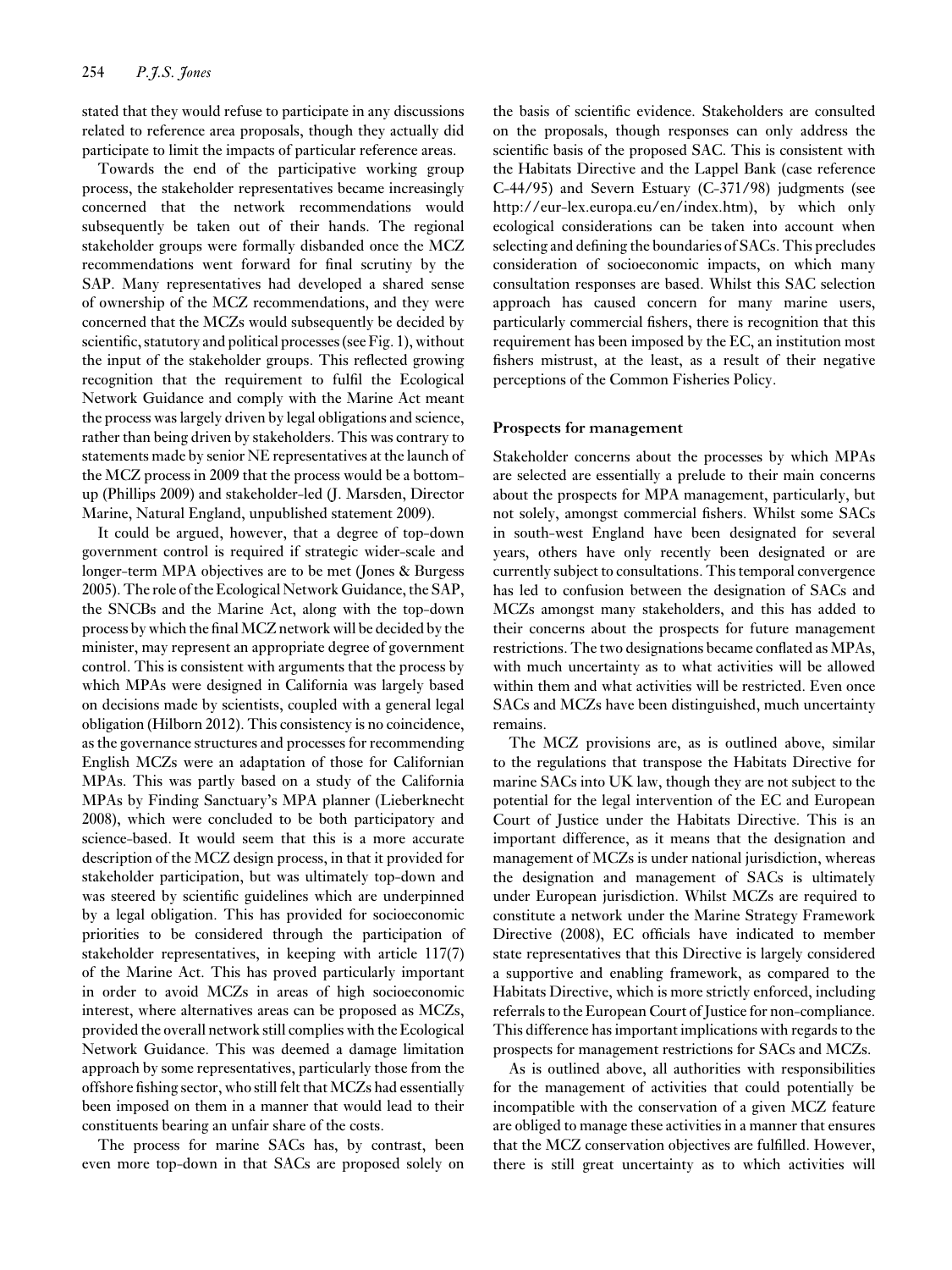actually be restricted. Guidance is available in the form of compatibility matrices that list which activities are likely to need restrictions to protect specific features, but these are only in draft form. Furthermore, the draft conservation objectives for the recommended MCZs, which are important as they affect compatibility assessments in stating whether a feature should be maintained or restored, were actually provided by the SNCBs towards the end of the working group process, rather than being decided by the stakeholders. This led to major concerns amongst some potentially affected stakeholders, as it again highlighted the top-down nature of some elements of the MCZ network design process, as well as exacerbating concerns that activities that were assumed by the stakeholders to be compatible would subsequently be considered as incompatible by the SNCBs.

The acceptability of many MCZs was based on such assumptions, which constitute an official element of the MCZ recommendations, but there is great uncertainty over whether these assumptions will be incorporated into final management decisions by the relevant authorities, subject to the official advice of the SNCBs. There are major concerns that the eventual management restrictions will be much more stringent than had been assumed by the stakeholders. Such uncertainties and concerns have undermined the stakeholders' ownership of the MCZ recommendations, alongside the loss of ownership associated with the scientific, legal and political basis for the final decisions on the MCZ network following the dissolution of the stakeholder groups.

There is also uncertainty as to how management restrictions will be enforced. The draft guidance (DEFRA 2009, p. 16) states that voluntary measures should be considered as an alternative to legal restrictions, as they can, in the right circumstances, be appropriate for the control of local activities before the impacts become significant. They also have the advantage of being more flexible than regulations and can encourage greater levels of engagement, buy-in and cooperation amongst users. It is no coincidence, however, that a conservation NGO has recently published a report that concludes, on the basis of eight UK MPA case studies, that voluntary approaches are only effective in small bottom-up MPAs with broad stakeholder support, and that statutory approaches are more appropriate for top-down MPAs that require restrictions on economically significant activities (Prior 2011). Given that MCZs are most likely to be considered as top-down MPAs, there is considerable uncertainty not only over the configuration of the final MCZ network, but also over what the official conservation objectives of a given MCZ will be, what management restrictions will be deemed necessary to achieve these objectives and how these restrictions will be implemented.

#### **Lessons from Lyme Bay**

In the midst of such major uncertainties over how MCZs will be managed, it is important to consider how marine SACs have been managed, as these have had a longer history and the

experiences that stakeholders and relevant authorities have had with them influence their views on the prospects for the management of MCZs. Fishers' views continue to be particularly strongly influenced by the sequence of events in Lyme Bay. This large bay includes some important reef habitats, particularly for pink sea fans (*Eunicella verrucosa),* and, in 2001, prior to the area being proposed as part of an SAC, the Devon Wildlife Trust brokered a voluntary closure to trawlers of two small but important reef areas (total two square miles). The recovery of these reefs was monitored, but, in 2006, it became evident that this voluntary agreement was being breached. The regional inshore fisheries regulators considered that they were not in a position to implement legal restrictions through local by-laws, partly because there was no SAC or other MPA designation requiring such protective measures. NE considered that conservation measures were needed, as pink sea fans were listed in 1991 under the species protection provisions of the Wildlife and Countryside Act (1981). As the reefs were threatened by scallop dredging, NE applied to the central fisheries regulator, DEFRA, for a prohibition on trawling in a 60 square mile area of Lyme Bay.

This encouraged the local fishers to form an association, and they agreed to better abide by the voluntary agreement for the original two closures along with closures of two additional areas, protecting a total of 12 square miles. Despite this, there were reports that the voluntary reef closures continued to be breached and, in September 2006, DEFRA launched a public consultation on the protection of the reefs and the pink sea fans they supported. This considered three options: rely on the existing four voluntary closures (12 square miles), legally ban trawling in an enlargement of these areas covering 25 square miles, or legally ban trawling in a single 60 square mile box encompassing all the reef areas in question and a wider area. The majority of responses, mainly from the wider public, favoured the last option, and, in June 2008, DEFRA announced that trawling would be banned in the 60 square mile area under a Fishing Restrictions Order (2008, No. 1584, see URL http://www.legislation.gov.uk/uksi/2008/1584/contents/ made) under the species protection provisions of the Wildlife and Countryside Act (1981), creating a *de facto* MPA.

The fishers and their leaders strongly objected to this closure, the chair of their association formally withdrawing (albeit temporarily) from the Finding Sanctuary steering group as a protest, even though the closure was not related to MCZs or Finding Sanctuary. A subsequent statement by the Chief Executive of NE that scallop dredging in Lyme Bay represented 'rape and pillage' resurrected this issue, the chair of the fishers' association claiming that this had 'exposed deep-seated prejudice and has insulted the scallopers and their families, whose livelihoods have been decimated by the closure' (Fleming & Jones 2012).

In the wake of this controversy, a wider area of Lyme Bay was subsequently proposed by the UK government as part of the Studland to Portland SAC in November 2009,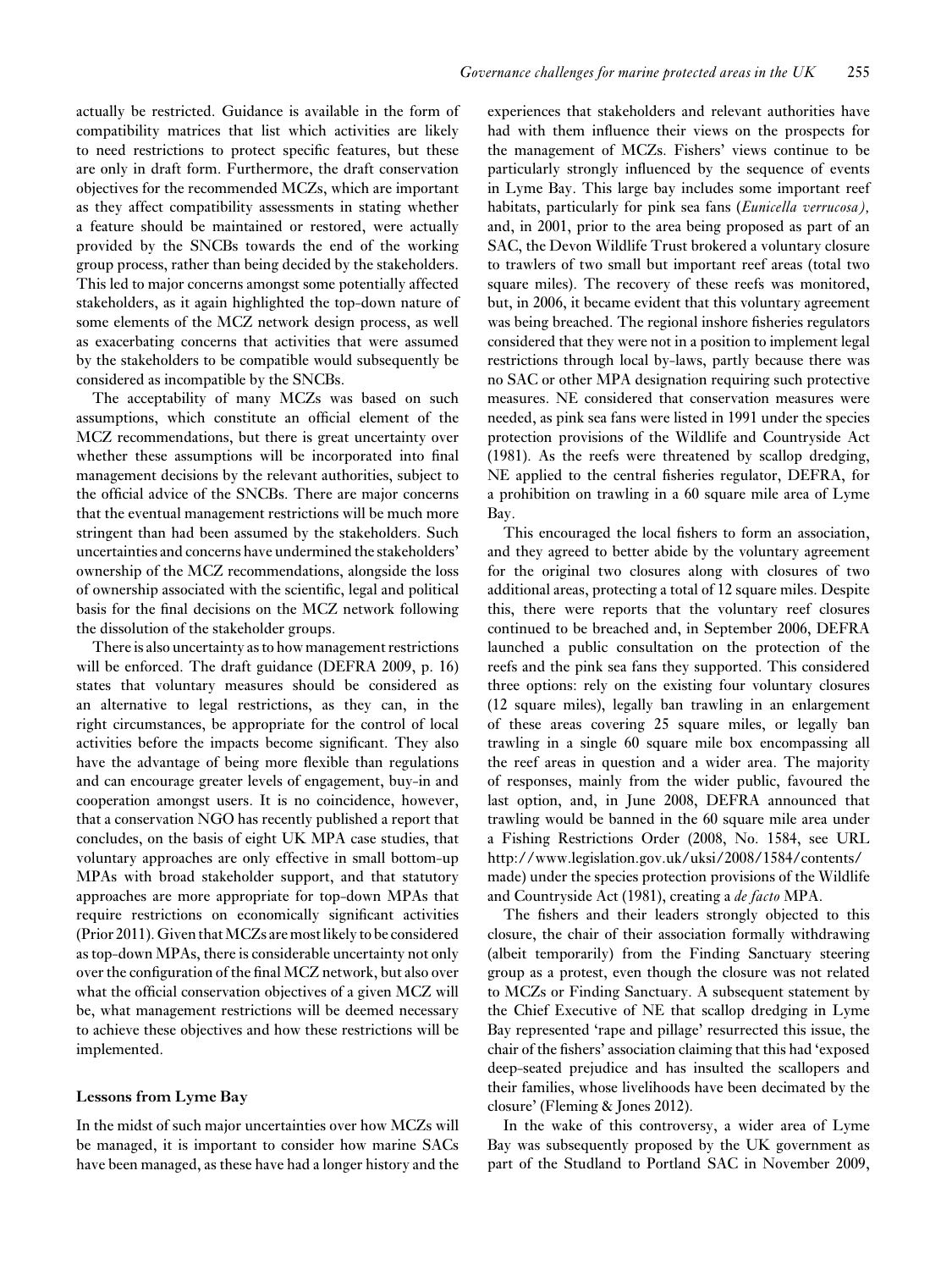but consultation revealed the need for boundary revisions, so this area was instead included in the Lyme Bay and Torbay SAC proposed to the EC by the UK government in August 2010. The scientific evidence base for the 2008 closure and for this SAC designation was challenged by south-west fishing industry representatives. This led DEFRA's Chief Scientific Advisor to commission an independent review of the evidence base for the selection of this and two other south-west marine SACs in March 2011. The report concluded that the evidence base was sufficient, though there was scope for improvements in project management and record keeping (Graham-Bryce *et al.* 2011).

The most recent development in this saga is that NE have argued that the legal protection provided by the MMO for the Lyme Bay and Torbay candidate SAC, is insufficiently proactive or strong (Marsden 2011). Two NGOs (Client Earth [CE] and the Marine Conservation Society [MCS]) have also launched a legal challenge which argues, under the precautionary principle and Article 6 of the Habitats Directive, that all fishing operations should be legally prohibited from all European Marine Sites until there is sufficient evidence that a given operation in a given site will not have a significant effect on the conservation features in question. Lyme Bay and Torbay is one of three marine SACs in south-west England on which this challenge is based (CE & MCS 2011). In a parallel development in Northern Ireland, the EC has begun infraction proceedings against the Department of Environment, Northern Ireland (DOENI). This follows a complaint by an NGO that a ban on all fishing operations in Strangford Lough SAC, needed to conserve horse mussel (*Modiolus modiolus*) reefs, has not been implemented (Ulster Wildlife Trust 2012). These arguments are all underpinned by the UK government's obligations to comply with the Habitats Directive and it is likely that there will be further such legal challenges, particularly from NGOs.

Conversely, fishing industry representatives have argued in their industry newspaper that the Lyme Bay closure demonstrates that NE cannot be trusted in their role as scientific advisors on MCZs (Portus 2010) and that the legal challenge from CE and MCS represents 'irrational zealotry' (Lockwood 2011). They also fear that MCZs will be the NGOs' next target for such challenges (Oliver 2011).

These complicated but typical cases reveal that there are major concerns about the future management of MPAs in south-west England that are illustrative of similar concerns around the UK. The fishing industry fears that both marine SACs and MCZs will lead to further restrictions on trawling, but potentially also static fishing, adding to the many major pressures on the industry: 'Society and politicians do not care about fishermen so if no-take MPAs are the final nail, so be it as far as they are concerned' (quote from a fisherman, Jones 2009). The SNCBs and NGOs are concerned that the MPAs will not be sufficiently protected under the inshore fisheries regulatory framework, potentially becoming paper MPAs. Both argue that the burden of proof should be placed on the other, the fishing industry on the basis of the need for a firm

evidence base to justify use restrictions, the conservationists on the basis of the precautionary principle.

The only concern that they probably share is that the reformed CFP will not provide for the protection of MPAs beyond six nautical miles, where stocks are shared with fishers from other European countries, under the relative stability principle, and directly regulated by the EC. The motives for these concerns are, however, very different. UK fishers fear that MPA restrictions beyond six nautical miles will be unilaterally imposed on them, a concern that is reinforced by the recent unilateral ban on pair trawling by English vessels to protect cetaceans in the south-west approaches (De Santo & Jones 2007). However, conservationists fear that restrictions on fishing for MPAs will not be provided for, and that conservation objectives will therefore be undermined, reinforcing their concerns about the potential for paper MPAs.

#### **DISCUSSION**

It could be argued that as both fishers and conservationists have concerns of a similar gravity but opposite nature, a balance between top-down and bottom-up approaches in UK MPA governance has probably been achieved. However, it must also be recognized that, whilst other stakeholders, such as anglers, recreational boatmen and divers have some reservations, particularly with regards to no-take reference areas, there is also considerable support for the MCZ network recommendations and anticipation of benefits for their constituents. The main concern of such stakeholders is that the final MCZ network will include significant changes to their recommendations and that their ownership of the initiative will be undermined, as it becomes more top-down and less participative.

Other major commercial stakeholders, such as marine renewables and ports have, like the fishing industry, endeavoured to minimize the risk of potential restrictions that could lead to costs for their sectors, by influencing the location of recommended MCZs and including certain assumptions about potentially compatible activities. However, these sectors are also aware that they may be able to argue that the public benefits of their activity outweigh the risk of environmental damage, given the strategic and economic importance of these major commercial sectors, compared to fishing. Most sectors are also preparing to make representations and challenges during the national consultation on the MCZ network recommendations, certainly including political lobbying and potentially including legal challenges.

Such governance storylines tend to be typical of MPAs in temperate countries that are more economically developed and have relatively mature democratic systems, coupled with relatively well developed legal, bureaucratic and political systems, and relatively organized stakeholder sectors, such as North American, Australasian and European countries. In the same way that Caveen *et al.* (2012) distinguished MPAs in terms of conservation biology on the basis of broad biogeographic regions, MPAs can be distinguished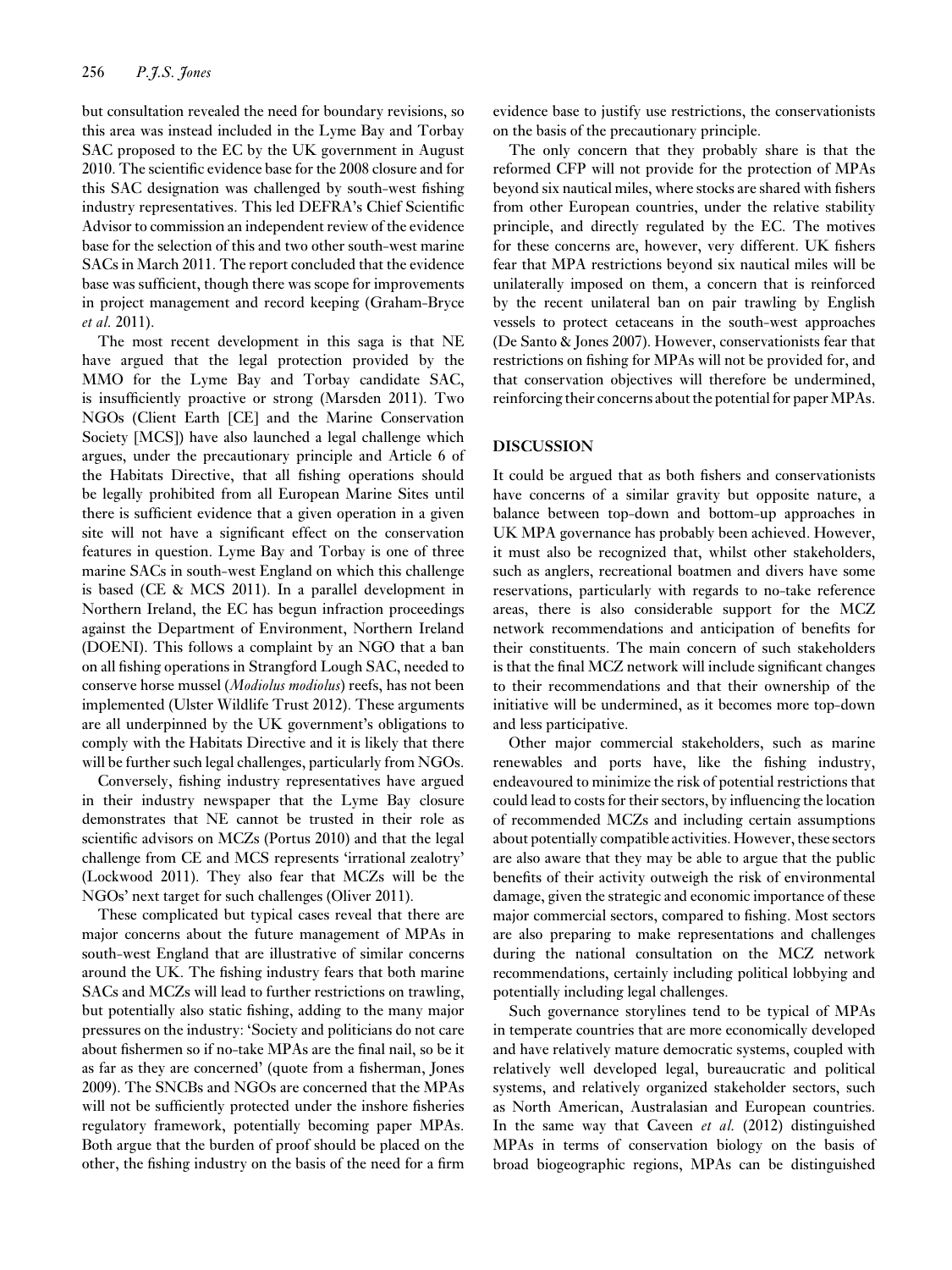in terms of governance on the basis of broad geopolitical classifications. Countries such as those discussed here tend to have relatively high governance capacities and employ government-led approaches, including for MPAs and related sectoral policies. That is not to say, however, that such MPAs need be managed solely on a top-down basis, as the key to successful governance is to employ as high a diversity of governance incentives as feasible (Jones*et al.* 2011). The Wash and North Norfolk Coast marine SAC is a good example of such a statutory partnership approach, whereby participative and other incentives have been combined with legal incentives to achieve some, but not all, socioeconomic development and biodiversity conservation objectives (Roberts & Jones 2009).

## **CONCLUSIONS**

In the UK, rapid progress is being made toward increasing the number and coverage of MPAs, rising from  $\lt$  6% to potentially *c.* 30% of the national marine area in less than five years. These emerging MPA networks will form a basis of the ecosystem approach element of the wider marine spatial planning framework, which the Marine Act also provides for, in keeping with the Marine Strategy Framework Directive (Appleby & Jones 2012). Combining top-down and bottom-up approaches in the governance of MPAs in temperate government-led geopolitical contexts requires many particularly challenging but necessary issues to be addressed, as outlined in this paper, particularly the integration of national and regional fisheries policies with MPAs.

It is critically important to consider the context when considering the transferability of what appears to be good practice from one MPA to another (Jones & Burgess 2005), recognizing both biogeographical and geopolitical elements. The rapid development of MPAs in the UK will hopefully be able to positively contribute to such debates and initiatives in working towards an effective combination of top-down and bottom-up approaches. Some major challenges, however, remain to be addressed, and political commitment to designating a coherent MPA network coupled with political will to address the apparent impasse is likely to be vital.

## **ACKNOWLEDGEMENTS**

This research was funded by the European Commission's Monitoring and Evaluation of Spatially Managed Marine Areas (MESMA) project (www.mesma.org) under the  $7<sup>th</sup>$ Framework Programme. I am grateful to the Finding Sanctuary project team and stakeholder working group members for allowing me to observe their workshops, to Natural England for the MPA coverage data, and to Miles Irving and Louise Lieberknecht (Department of Geography, UCL) for redrawing Figures 1 and 2.

#### **References**

- Appleby, T. & Jones, P.J.S. (2012) The marine and coastal access act. A hornets' nest? *Marine Policy* **36**: 73–77.
- Caveen, A.J., Sweeting, C.J., Willis, T.J. & Polunin, N.V.C. (2012) Are the scientific foundations of temperate marine reserves too warm and hard? *Environmental Conservation* **39**: 199–203.
- CE & MCS (2011) Habitats Directive correspondence. Enquiry letter and reply: Fishing vessel licences and the Habitats Directive [www document]. URL http://www.marinemanagement.org.uk/ protecting/conservation/habitats\_directive.htm
- Convention on Biological Diversity (2010) COP 10: Documents [www document]. URL http://www.cbd.int/cop10/doc/
- DEFRA (2009) Draft guidance on the byelaw and order making powers and general offence under Part 5 of the Marine and Coastal Access Act (Note 3). DEFRA, London, UK [www document]. URL http://archive.defra.gov.uk/environment/ biodiversity/marine/documents/guidance-note3.pdf
- DEFRA (2010) Written ministerial statement by Huw Irranca-Davies. The creation of a network of Marine Protected Areas [www document]. URL http://webarchive.nationalarchives. gov.uk/20100401103043/http:/www.defra.gov.uk/corporate/ about/who/ministers/statements/hid100311.htm
- DEFRA (2011*a*) Marine conservation zones [www document]. URL http://www.defra.gov.uk/environment/marine/protect/mcz
- DEFRA (2011*b*) Science Advisory Panel. Publication of formal advice to government [www document]. URL http://www. defra.gov.uk/environment/marine/protect/mpa/mcz/sap
- DEFRA (2011*c*) Written ministerial statement on marine conservation zones [www document]. URL http://www.defra.gov. uk/news/2011/11/15/wms-marine-conservation-zones
- De Santo, E.M. & Jones, P.J.S. (2007) Offshore marine conservation policies in the North East Atlantic: emerging tensions and opportunities. *Marine Policy* **31**(3): 336–347.
- European Birds Directive (2009) The Birds Directive 2009/147/EC (codified version of Directive 79/409/EEC, 1979) [www document]. URL http://ec.europa.eu/environment/nature/ legislation/birdsdirective/index\_en.htm
- European Commission (2007) Natura 2000 in the marine environment [www document]. URL http://ec.europa.eu/environment/ nature/natura2000/marine/index\_en.htm
- Fleming, D.M. & Jones, P.J.S. (2012) Challenges to achieving greater and fairer stakeholder involvement in marine spatial planning as illustrated by the Lyme Bay scallop dredging closure. *Marine Policy* **36**(1): 370–377.
- Graham-Bryce, I., Pullin, A., Widdicombe, S. & Davies, A. (2011) Independent review of the evidence base for selecting marine special areas of conservation. Report to DEFRA (PB13598) [www document]. URL http://www.defra.gov.uk/publications/files/pb13598-grahambryce-independent-review-marine-sacs-110713.pdf
- Hilborn, R. (2012) The role of science in MPA establishment in California: a personal perspective. *Environmental Conservation* **39**: 195–198.
- JNCC (2011*a*) SACs with marine components [www document]. URL http://jncc.defra.gov.uk/page-1445
- JNCC (2011*b*) Marine conservation zones [www document]. URL http://jncc.defra.gov.uk/page-4525
- Jones, P.J.S. (2001) Marine protected area strategies: issues, divergences and the search for middle ground. *Reviews in Fish Biology and Fisheries* **11**(3): 197–216